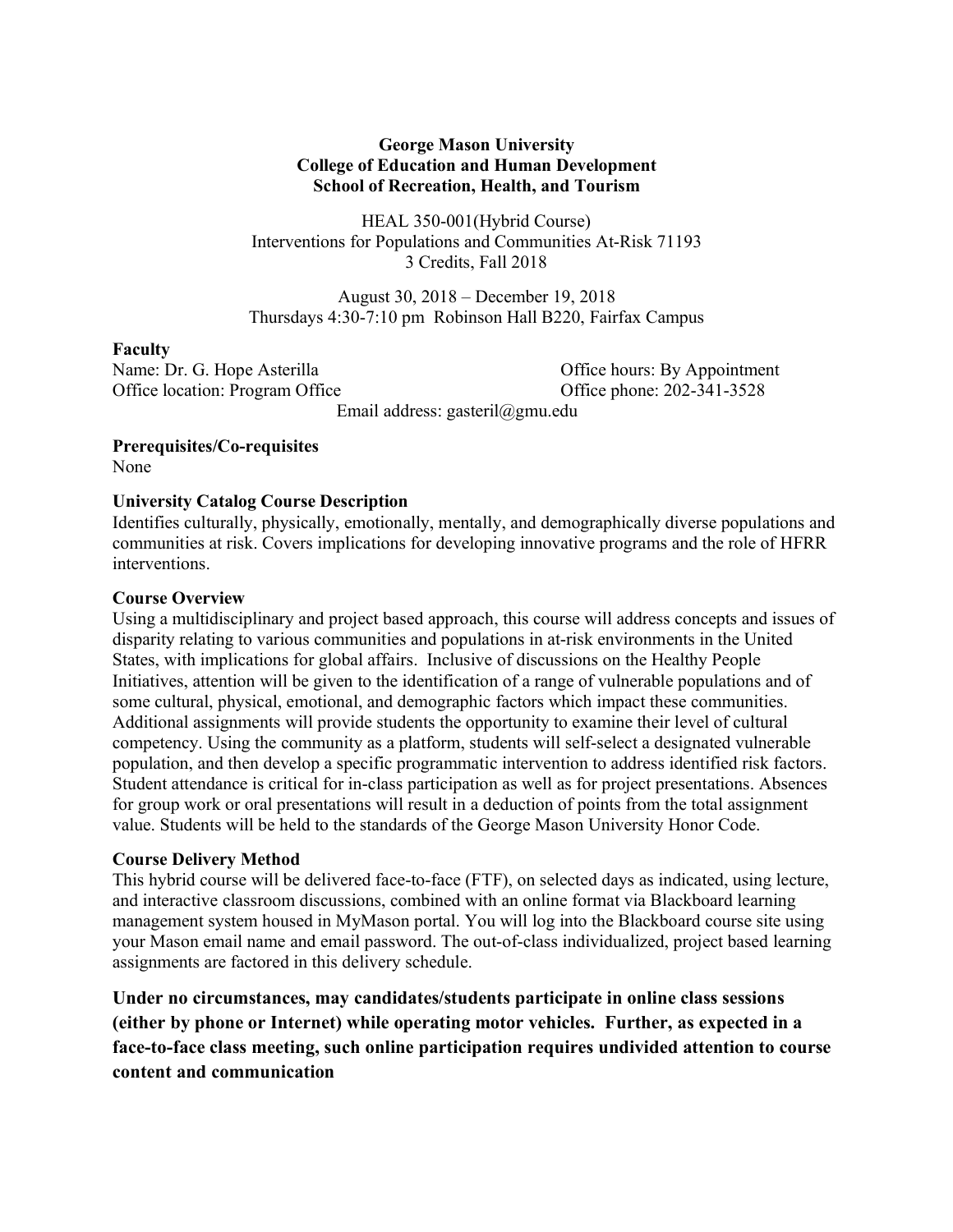# **Technical Requirements and Considerations**

To participate in this course, students will need to satisfy the following technical requirements:

• High-speed Internet access with standard up-to-date browsers. To get a list of Blackboard's supported browsers see: https://help.blackboard.com/Learn/Student/Getting\_Started/Browser\_Support#supportedbrowsers

To get a list of supported operation systems on different devices see:

- https://help.blackboard.com/Learn/Student/Getting\_Started/Browser\_Support#testeddevices-and-operating-systems.
- Students must maintain consistent and reliable access to their GMU email and Blackboard, as these are the official methods of communication for this course.
- Students will need a headset microphone for use with the Blackboard Collaborate web conferencing tool. [Delete this sentence if not applicable.]
- Students may be asked to create logins and passwords on supplemental websites and/or to download trial software to their computer or tablet as part of course requirements.
- The following software plug-ins for PCs and Macs, respectively, are available for free download: [Add or delete options, as desire.]
	- o Adobe Acrobat Reader: https://get.adobe.com/reader/
	- o Windows Media Player: https://support.microsoft.com/en-us/help/14209/get-windows-media-player
	- o Apple Quick Time Player: www.apple.com/quicktime/download/

# *Expectations*

• Course Week: [Include only the sentence below that is appropriate for the course. Delete the sentence that is not applicable.]

Because asynchronous courses do not have a "fixed" meeting day, our week will start on [Day], and finish on [Day].

Our course week will begin on the day that our synchronous meetings take place as indicated on the Schedule of Classes.

• Log-in Frequency:

Students must actively check the course Blackboard site and their GMU email for communications from the instructor, class discussions, and/or access to course materials at least [#] times per week. In addition, students must log-in for all scheduled online synchronous meetings. [Include this sentence only if the course is synchronous. Delete the sentence if the course is asynchronous.]

• Participation:

Students are expected to actively engage in all course activities throughout the semester, which includes viewing all course materials, completing course activities and assignments, and participating in course discussions and group interactions.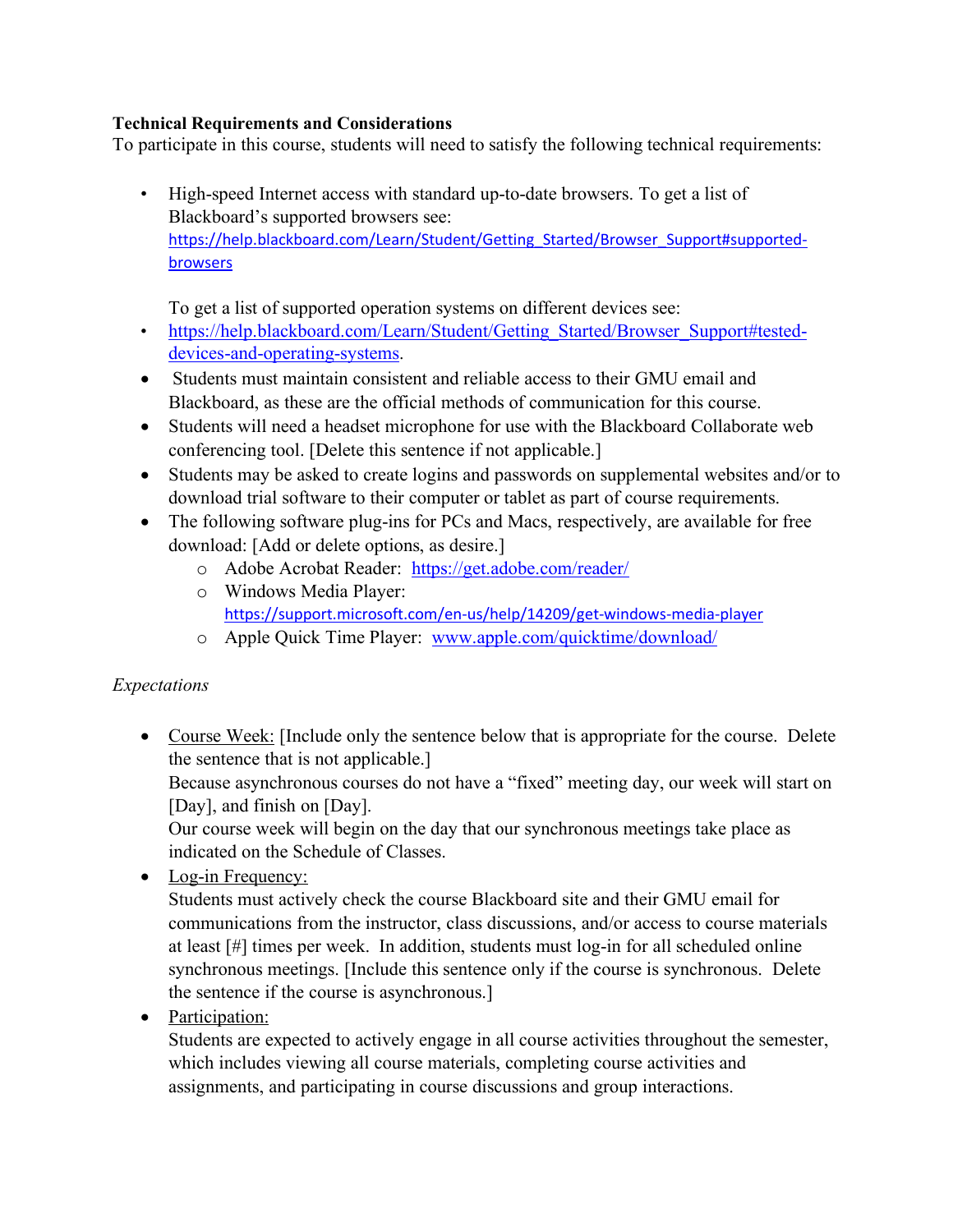# • Technical Competence:

Students are expected to demonstrate competence in the use of all course technology. Students who are struggling with technical components of the course are expected to seek assistance from the instructor and/or College or University technical services.

# • Technical Issues:

Students should anticipate some technical difficulties during the semester and should, therefore, budget their time accordingly. Late work will not be accepted based on individual technical issues.

• Workload:

Please be aware that this course is **not** self-paced. Students are expected to meet *specific deadlines* and *due dates* listed in the **Class Schedule** section of this syllabus. It is the student's responsibility to keep track of the weekly course schedule of topics, readings, activities and assignments due.

• Instructor Support:

Students may schedule a one-on-one meeting to discuss course requirements, content or other course-related issues. Those unable to come to a Mason campus can meet with the instructor via telephone or web conference. Students should email the instructor to schedule a one-on-one session, including their preferred meeting method and suggested dates/times.

• Netiquette:

The course environment is a collaborative space. Experience shows that even an innocent remark typed in the online environment can be misconstrued. Students must always re-read their responses carefully before posting them, so as others do not consider them as personal offenses. *Be positive in your approach with others and diplomatic in selecting your words*. Remember that you are not competing with classmates, but sharing information and learning from others. All faculty are similarly expected to be respectful in all communications.

• Accommodations:

Online learners who require effective accommodations to insure accessibility must be registered with George Mason University Disability Services.

# **Learner Outcomes or Objectives**

This course is designed to enable students to do the following:

- Define and identify factors that influence vulnerability and resiliency in communities at-risk. Describe conceptual models and themes associated with populations and communities at-risk.
- Evaluate and assess personal frames of reference relative to cultural competency and intercultural understanding.
- Explain the structure/process in developing an intervention program for vulnerable groups.
- Demonstrate an understanding of community resources that address disparity through the analysis and development of an intervention proposal supportive of a self-identified vulnerable group.

## **Professional Standards**

(Not applicable)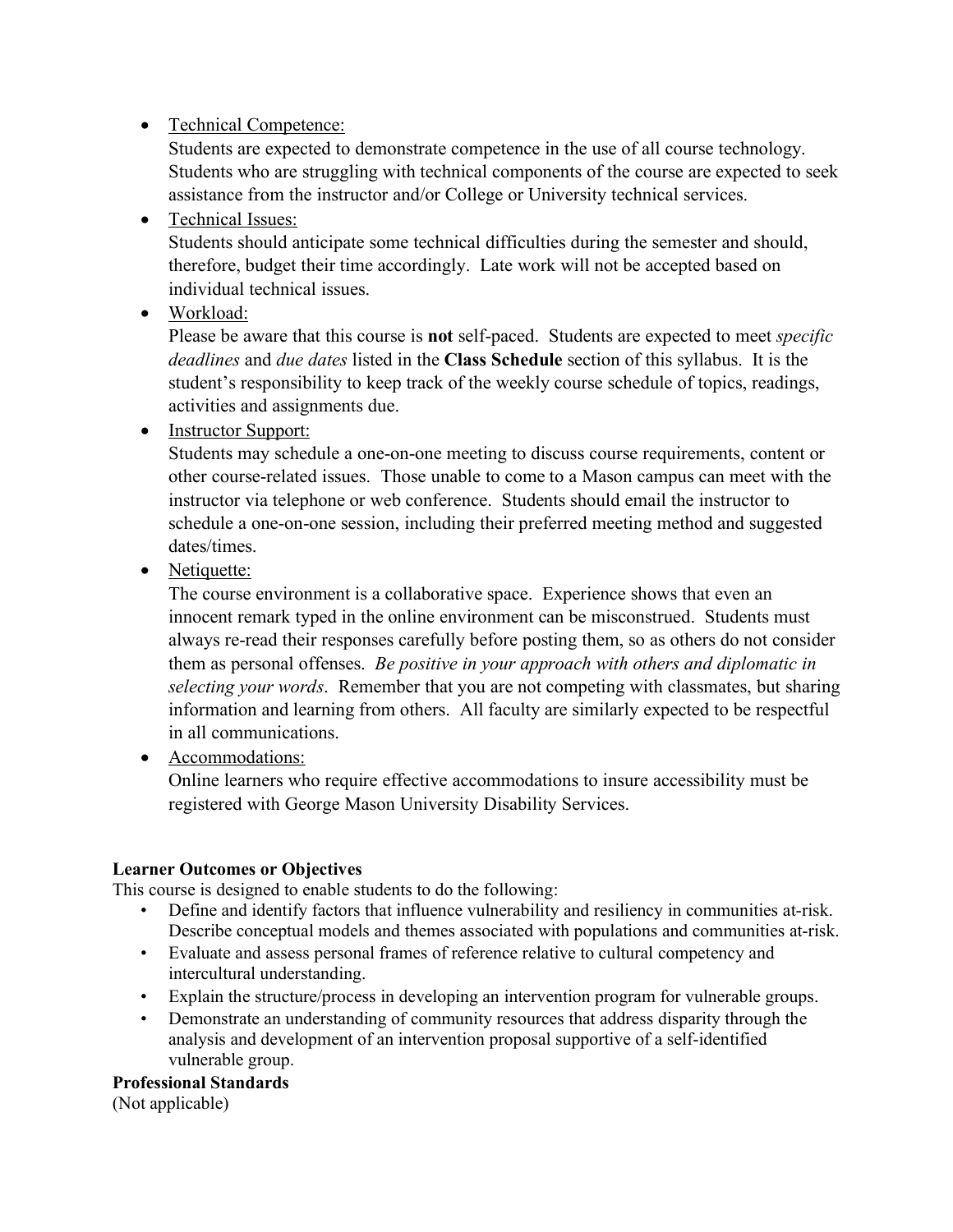#### **Required Texts:** None

Other readings as assigned.

#### **Course Performance Evaluation**

Students are expected to submit all assignments on time in the manner outlined by the instructor (e.g., Blackboard, Tk20, hard copy).

#### **Assignments and Examinations**

**• In-Class Assignments/Homework/Work Ethic**: Students will work individually and in small groups (e.g. Task Force) to facilitate understanding of various readings provided by instructor. In addition, student groups will present an oral and written review of an assigned journal article for class discussion. Absences for oral presentations will result in a significant point deduction from the total assignment value. **Homework assignments** and collective in-class activities carry significant grade point value. **Missed in-class interactive activities cannot be made up.**

• **Individual Project Presentation**: Students will complete two individual project assignments within guidelines provided by the instructors. The intent of these projects is for self-development and assessment. Students will submit a one page typed summary, in correct format (see below) of each experience and share key points of both assignments with the class.

• **Correct format** for assignments, unless otherwise stated is as follows: Times New Roman font with 1.5 spacing. All papers must have students' full name, date and title of assignment on each page. A **hard copy** of each assignment is due for submission following each oral presentation. Multiple paged submissions must be stapled. Do not email assignments unless requested.

• **Intervention Strategy Proposal:** This major project will provide students with exposure to service oriented or community-based organizations with populations facing at-risk factors. Students will select an organization of interest, in which to analyze/observe for the semester in order to identify a gap in current services where an intervention initiative may be helpful. (Ideally, this initiative should be viewed from the perspective of your major course of study, or personal interest). Students will then complete a written proposal outline from which will be developed a short-term, "do-able" Intervention Strategy Proposal appropriate for this audience. This culminating two page written proposal will be submitted, following a short oral presentation to the class.

• **Independent Study Days**: Assignments in this class involve real world learning through community-based interaction and project development. Independent study days provide students the opportunity to make appointments/observe their designated community organization during "regular" business hours in order to complete the assigned individual projects and the Intervention Proposal. The "out-of-class" study days are considered class time for proposal development, the result of which will be reflected in your oral presentations and submitted Intervention Proposal.

**• Examinations**: The midterm assessment will be objective in format. The final exam will be in case study/essay format.

#### **Other Requirements and Considerations:**

• **Recordings**: Due to the sensitive nature of various class discussions, there will be no taped recording of class discussions in support of reasonable privacy considerations. Lectures notes can be referenced on Blackboard.

**Assignments**: All assignments and presentations are due on the scheduled date. All written assignments are to be typed.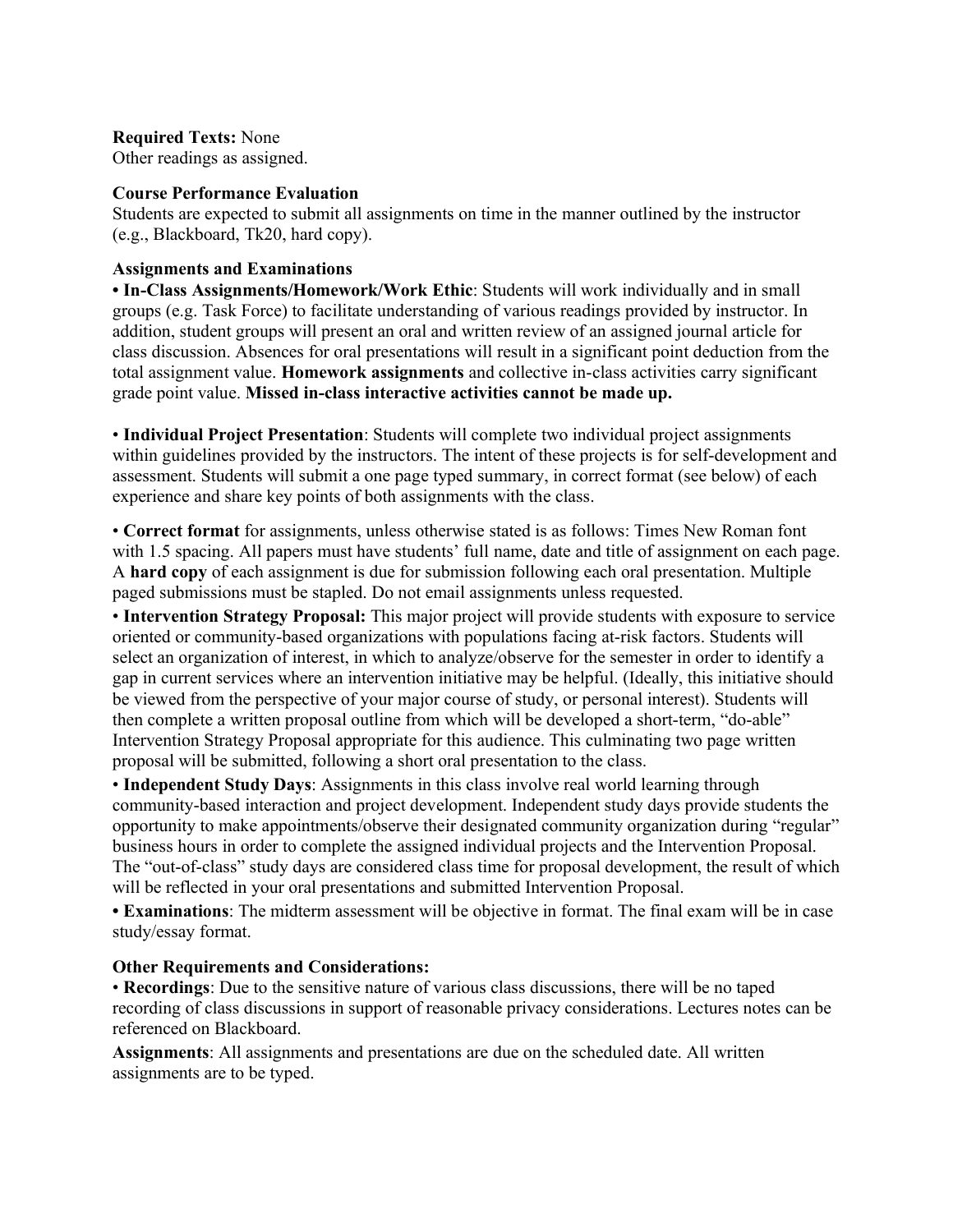• **Late assignments** may be accepted at the discretion of the instructor but will be assessed a fivepoint penalty per day late (two day maximum). Assignments will not be accepted past original due date unless previously discussed. This includes emailed assignments after a FTF class. Any extenuating circumstances **must be discussed and approved** by the instructor prior to the due date.

• **Extra credit work** will not be given in place of scheduled work assignments.

• **Blackboard:** Selected classroom materials, assignments, project templates, forms and updates will be posted on Blackboard for monitored time duration.

• **Absences:** Handouts or missed information are the student's responsibility to obtain.

• **Class Courtesy:** Please limit food intake to small snack items…not meals. Cell phones should be on vibrate or turned off, and out of sight. Please do not record class discussions, take or make calls while class is in session—this includes texting while in class.

• Use of laptops in class must be for class purposes only.

#### **Other Requirements**

• **Inclement Weather**: Cancellation of classes due to weather will be announced by George Mason University. Students will be required to complete assignments for cancelled classes through Blackboard at the discretion of the instructor to maintain course flow.

• **E-mail:** Questions for the Professor will be answered in as timely a manner as possible. Many times specific questions may be answered in an all-class response via email or Blackboard.

#### **Course Performance Evaluation Weighting**

• In-class assignments/Homework/Work Ethic (20%): Small Group Projects/Oral presentations/Class Participation

- Individual Project Presentation (20%):
- Intervention Strategy Proposal/Presentation (20%)
- Examinations: Mid-term Assessment (15%) Final: Essay Exam (25%)

#### **Grading Scale**

| $\mathsf{A}$ | $= 94 - 100$ B+ | $= 88 - 89$ C+            | $= 78 - 79$ D | $= 60 - 69$ |
|--------------|-----------------|---------------------------|---------------|-------------|
| $A-$         | $= 90 - 93$ B   | $= 84 - 87$ C             | $= 74 - 77$ F | $= 0 - 59$  |
| B-           | $80 - 83$       | $C_{\tau}$ and $C_{\tau}$ | $= 70 - 73$   |             |

#### **Professional Dispositions**

See https://cehd.gmu.edu/students/polices-procedures/

#### **HEAL 350 PROPOSED COURSE SCHEDULE – FALL 2018 August 30, 2018 – December 19, 2018 (Topics, assignments and order of discussion may be adjusted as needed by Instructor)**

| Topics, assignments and order of discussion may be adjusted as needed by instructor) |                                                                            |                                       |  |  |  |
|--------------------------------------------------------------------------------------|----------------------------------------------------------------------------|---------------------------------------|--|--|--|
| <b>DATE</b>                                                                          | <b>TOPICS OF DISCUSSION</b>                                                | <b>ASSIGNMENTS/READINGS/DUE DATES</b> |  |  |  |
| August 30                                                                            | Overview of key concepts, assignments and<br>projects/ Healthy People 2020 | Due Next Class: Project Worksheet     |  |  |  |
| September 6                                                                          | The Wellness Model, Cultural Linguistic                                    | <b>Due Next Class: Essay Question</b> |  |  |  |
|                                                                                      | Continuum/Principles of Intervention Proposal                              | Reading: ODIME                        |  |  |  |
|                                                                                      | Individual Projects/Journal Article Assignments                            |                                       |  |  |  |
|                                                                                      | <b>Guest Presentation: Student Advocacy Center</b>                         |                                       |  |  |  |
| September 13                                                                         | In Class – Journal Group Work                                              | Due Next Class: Journal Article Oral  |  |  |  |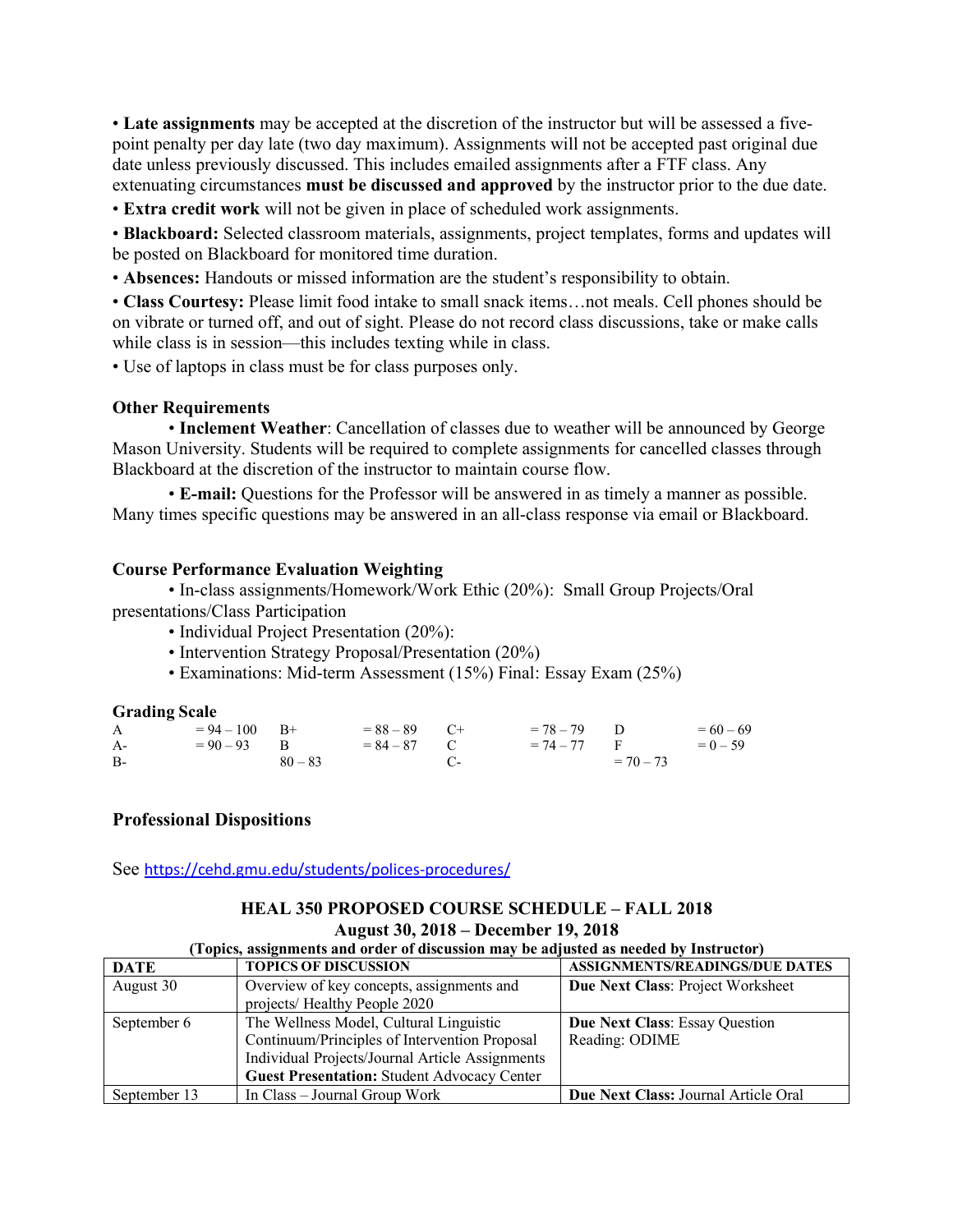|              | <b>Guest Presentation: ODIME</b>                 | Presentations with written handout                                                                 |
|--------------|--------------------------------------------------|----------------------------------------------------------------------------------------------------|
| September 20 | <b>Independent Study Break</b>                   |                                                                                                    |
| September 27 | <b>Independent Study Break</b>                   |                                                                                                    |
| October 4    | <b>Presentation: Journal Article</b>             | <b>Due Next Class:</b>                                                                             |
|              | Midterm Assessment Review                        | Intervention Proposal Outline                                                                      |
|              |                                                  | Study for Mid-term Exam                                                                            |
| October 11   | Midterm Exam                                     | Due Next Class: Independent Project                                                                |
|              | In-Class Activity: Task Force #1                 | Summary                                                                                            |
| October 18   | <b>Independent Study Break</b>                   |                                                                                                    |
| October 25   | <b>Independent Study Break</b>                   |                                                                                                    |
| November1    | Presentations: Independent Project Discussion    | Due Next Class: Reading Assignment                                                                 |
|              | <b>Intervention Proposal Development</b>         | <b>Review Question</b>                                                                             |
| November 8   | Community Approaches to Vulnerability            |                                                                                                    |
|              | In-Class Activity: Task Force #2                 |                                                                                                    |
| November 15  | <b>Independent Study Break</b>                   | <b>Due Next Class: Oral Presentations/Final</b><br>written Intervention Proposal for<br>submission |
| November 22  | <b>Thanksgiving Holiday Break</b>                |                                                                                                    |
| November 29  | Intervention Proposal Presentations and Critique | <b>Due Next Class:</b>                                                                             |
|              |                                                  | Review Healthy People 2020                                                                         |
| December 6   | Tying it Together Final Exam Review/             | Due Next Class: Study for Final Exam                                                               |
|              | Proposal Selection Critique Results              |                                                                                                    |
| December 13  | Final Exam                                       |                                                                                                    |

# **Core Values Commitment**

The College of Education and Human Development is committed to collaboration, ethical leadership, innovation, research-based practice, and social justice. Students are expected to adhere to these principles: http://cehd.gmu.edu/values/.

## **GMU Policies and Resources for Students**

## *Policies*

- Students must adhere to the guidelines of the Mason Honor Code (see https://catalog.gmu.edu/policies/honor-code-system/ ).
- Students must follow the university policy for Responsible Use of Computing (see http://universitypolicy.gmu.edu/policies/responsible-use-of-computing/).
- Students are responsible for the content of university communications sent to their Mason email account and are required to activate their account and check it regularly. All communication from the university, college, school, and program will be sent to students **solely** through their Mason email account.